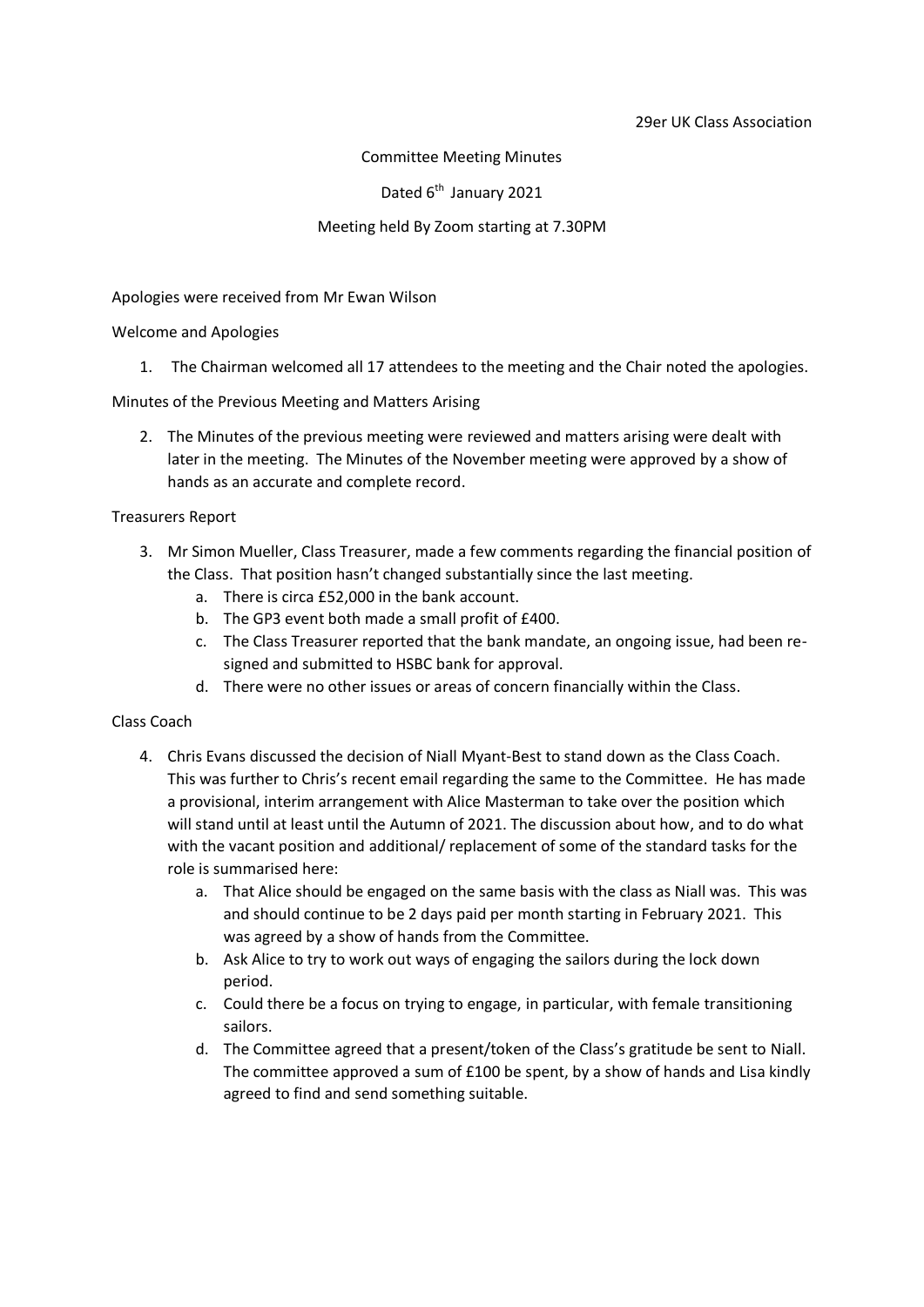Sailing Secretary Report

- 5. Richard Baker updated the committee as follows. His notes on the program/calendar for the Class for the year is appended to these minutes. This is subject to change given the current restrictions but provides a plan to vary from. The Committee were keen and broadly supportive of the program and the key points of discussion were as follows:
	- a. The event due at the end of Jan 2021 has been cancelled due to the Covid lockdown restrictions. It is likely that the February event will also be cancelled but the final decision to run, or not that event will be made early in February.
	- b. The full set of events would be scheduled but there remains doubt over their actual delivery due to the ongoing pandemic. The choice of venues at the moment continues to be very limited as reported at the last meeting.
	- c. GP6, that had previously been planned for Abersoch has been moved to Pwhelli due to Abersoch being reluctant to plan to hold that particular event. There was discussion regarding the difficulties previously experience when running events at Pwhelli those principally being; the quality of the safety boats and equipment supplied and the use of our own class volunteers for mark laying and committee boat/safety crewing. These were noted and have been taken into account in the event planning.

# Open Committee Positions

6. The Chairman highlighted the difficulties in filling the current open positions; Vice-Chair, Marketing Officer and Training Officer along with the number of positions that will be vacant at the end of the next season. This puts the Committee and Class in an uncomfortable position. There has been some ongoing conversations and the Chair asked all Committee members to continue to advertise the open positions amongst their networks.

# **Training**

- 7. There being no Training Officer, the Chairman briefly reviewed the training
	- a. The Class training due to be held at Grafham Water SC and Queen Mary SC for January and February respectively have both been cancelled.
	- b. The Class National and Development Squad's training, scheduled for early March, is continuing the be planned for the time being. This will remain the case until clarity is forthcoming on the duration of the current national restrictions in the different parts of the UK.
	- c. Lastly the Chair noted that he needs to calculate the number of training events that have been held during 2020 for the purpose of reporting to the RYA. As this number will be reduced when compare to prior years, it is likely that the RYA will reduce grant funding as a result in the future.

# Transition Update

- 8. Sally gave an update on the challenges to the transitioning arrangement being made to help sailors join the class and find partner helms or crews. They are:
	- a. The inability of the class to run a database as the data required to be stored would be outside of the Class privacy policy.
	- b. That the expectation is that the Class will act as 'matchmaker' to get helms and crews together and this is often very difficult to get perfect pairings.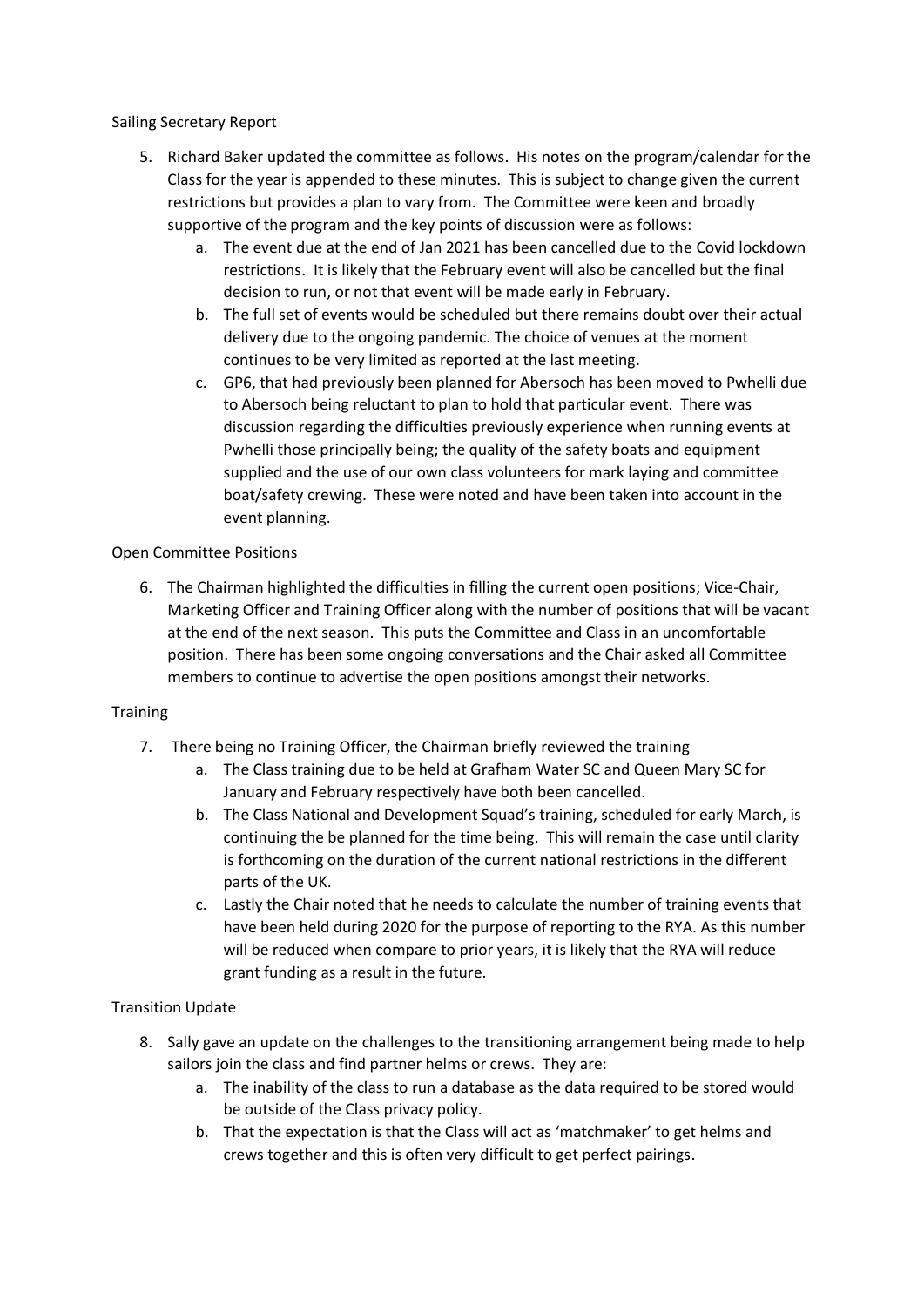The Committee agreed that this task should be part of the role of the Class Coach to permit crew and helms simply to be put in touch with each other. Action for Chris to speak to Alice Masterman with a view to her taking this on.

### Nationals Update

David Ibbotson a gave an update on the planning for the Nationals to be held at Largs in August 2021 and is very confident that the event will proceed. The key points noted were:

- a. Planning is on track and a group of 6 Scots sailor parents having formed a team to facilitate the event.
- b. That a key consideration will be the available accommodation and price of that accommodation being higher than normal and the Class is advised to warn parents to book early.
- c. That 2 programmes are being planned to take into account restrictions that may/may not be in place at that time. Both programmes have been costed accordingly.
- d. The event currently may need a further 3 RIBs to be allocated in addition to the 9 already secured. It is expected that these will be found from parent RIBs locally in Scotland or Northern England.

## AOB

- 9. The Chairman made the Committee aware of the upcoming RYA Stakeholders Conference planned for the 23<sup>rd</sup> January 2021. The General Secretary and Sailing Secretary volunteered to attend in addition to the Chair.
- 10. A request was made of the Sailors representative to move forwards and plan and engagement event for all new sailors in the Class to welcome them in.
- 11. Next Meeting; the next meeting was provisionally booked for the **24th February 2021 at 7.30 PM** to be conducted by Zoom

There being no further business the Chairman closed the meeting at 20.45